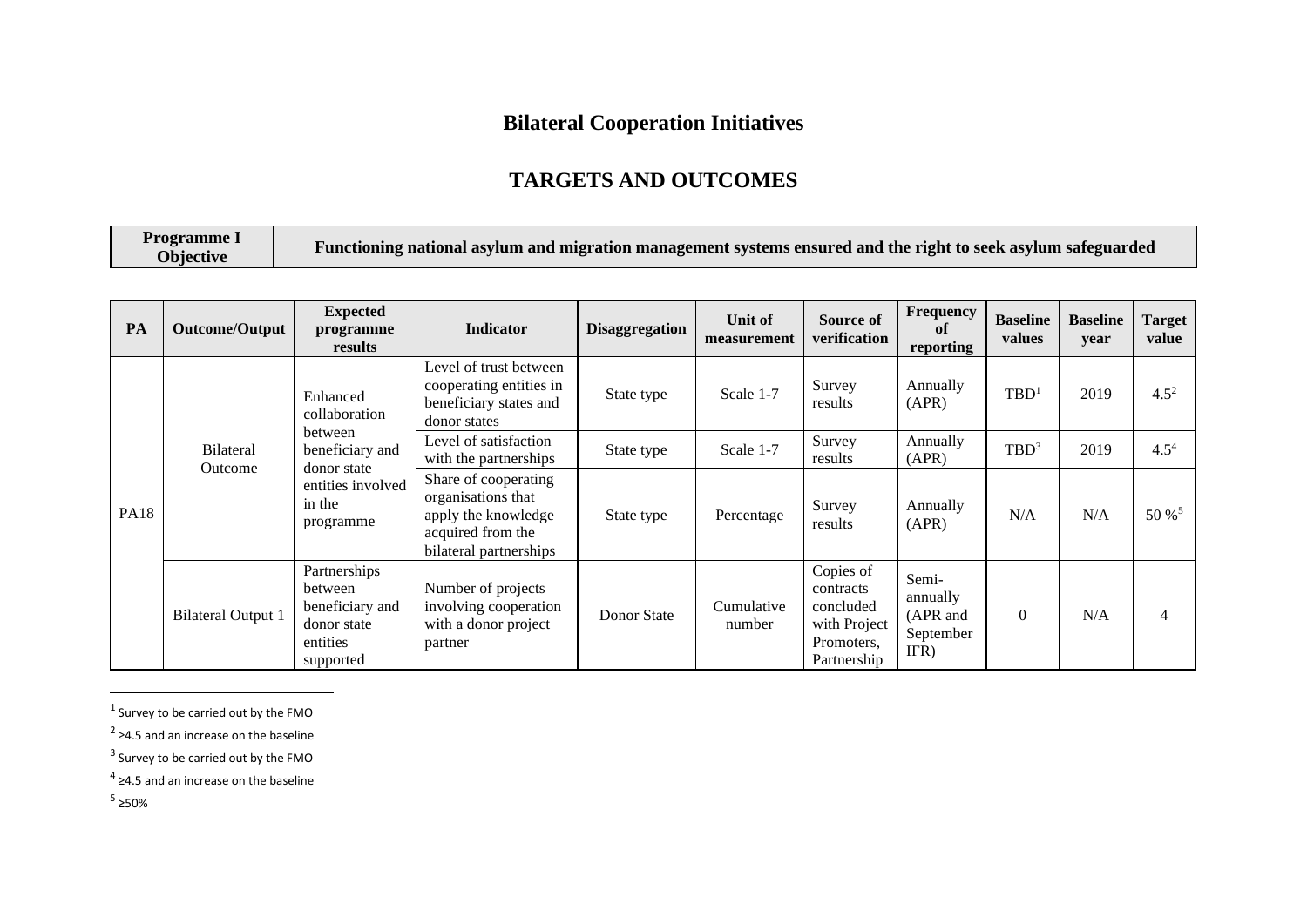|                           |                                                                                                                                                        |                                                                                                                         |     |                      | agreements<br>between<br>Project<br>Promoters<br>and project<br>partners |                                                    |          |     |   |
|---------------------------|--------------------------------------------------------------------------------------------------------------------------------------------------------|-------------------------------------------------------------------------------------------------------------------------|-----|----------------------|--------------------------------------------------------------------------|----------------------------------------------------|----------|-----|---|
| <b>Bilateral Output 2</b> | Partners from<br>Beneficiary<br>State and Donor<br><b>States</b><br>participate in<br>international<br>networks on<br>migration and<br>asylum together | Number of new<br>networking activities<br>where partners from<br>Greece and the Donor<br>States participate<br>together | N/A | Cumulative<br>number | Project<br>promoters'<br>records,<br>attendance<br>records               | Semi-<br>annually<br>(APR and<br>September<br>IFR) | $\Omega$ | N/A | 8 |

| Strengthened social and economic cohesion<br><b>Ohiective</b> | <b>Programme L</b> |
|---------------------------------------------------------------|--------------------|
|---------------------------------------------------------------|--------------------|

| PA          | Outcome/Output       | <b>Expected</b><br>programme<br>results                                                                               | <b>Indicator</b>                                                                                     | <b>Disaggregation</b> | Unit of<br>measurement | Source of<br>verification | Frequency<br>0ľ<br>reporting | <b>Baseline</b><br>values | <b>Baseline</b><br>year | <b>Target</b><br>value |
|-------------|----------------------|-----------------------------------------------------------------------------------------------------------------------|------------------------------------------------------------------------------------------------------|-----------------------|------------------------|---------------------------|------------------------------|---------------------------|-------------------------|------------------------|
|             |                      |                                                                                                                       |                                                                                                      |                       |                        |                           |                              |                           |                         |                        |
| <b>PA10</b> | Bilateral<br>Outcome | Enhanced<br>collaboration<br>between<br>beneficiary<br>and donor<br>state entities<br>involved in<br>the<br>programme | Level of trust<br>between<br>cooperating<br>entities in<br>Beneficiary<br>States and<br>Donor States | State type            | Scale 1-7              | Survey results            | Annually<br>(APR)            | TBD                       | <b>TBD</b>              | $4.5^{6}$              |

 $<sup>6</sup>$  Target is ≥4.5, and an increase on the baseline value</sup>